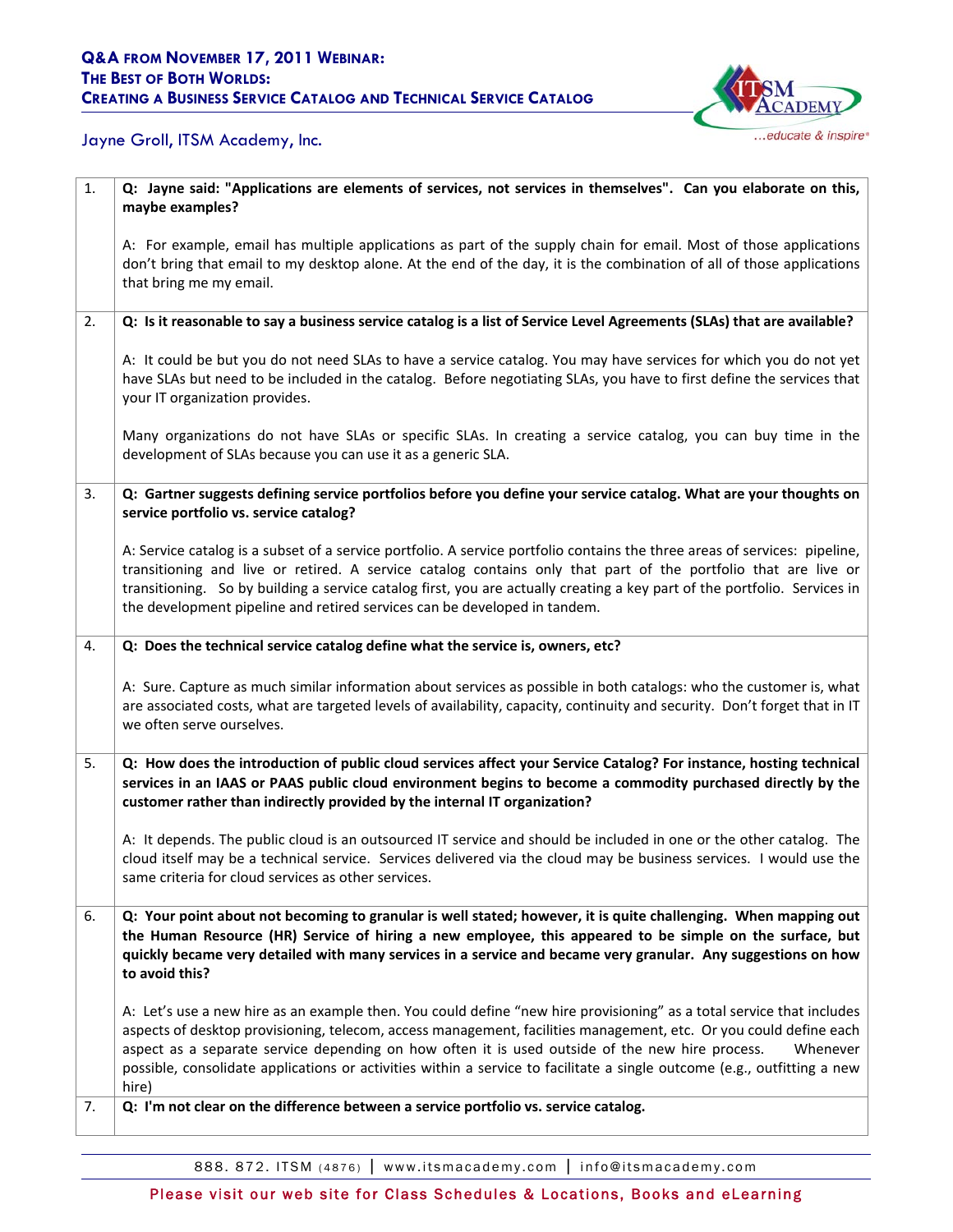

|     | A: In the slide deck, go to the slide titled Relationship with the service portfolio. The right hand side contains a<br>graphic that breaks down what services are in the service portfolio: pipeline, live/transitioning or retired. All three<br>make up the entire service portfolio. When developing a service catalog, we only really look at and list<br>live/transitioning services. You should always keep your eye on the pipeline, too, since services in the pipeline will<br>someday be included in the catalog.                                                                                                |
|-----|-----------------------------------------------------------------------------------------------------------------------------------------------------------------------------------------------------------------------------------------------------------------------------------------------------------------------------------------------------------------------------------------------------------------------------------------------------------------------------------------------------------------------------------------------------------------------------------------------------------------------------|
| 8.  | Q: This is a helpful framework. However, are you going to present some real sample catalogs that represent<br>actual real world application of these guidelines? Will we see some real world examples of business and/or<br>technical service catalogs created by companies?                                                                                                                                                                                                                                                                                                                                                |
|     | A: For the real world examples we are privy to, we are under Non-Disclosure Agreements (NDA) with our clients and<br>we are not at liberty to share those. If anyone on the call wishes to share theirs, please let us know.                                                                                                                                                                                                                                                                                                                                                                                                |
|     | Unfortunately, the service catalog examples in ITIL v2 and ITIL v3 (both 2007 and 2011 editions) are pretty bad.<br>Microsoft Operation Framework (MOF) has a template that is better. The current MOF version is 4.0 and the<br>template can be found here: http://www.microsoft.com/mof. Scroll down to MOF Extended Guidance and click on<br>Plan Phase Job Aids. The MOF Job Aid SIP Service Catalog Sample is in there using Messaging as the example.                                                                                                                                                                 |
| 9.  | Q: What is the best approach to build a service catalog in a siloed enterprise with multiple Business units?                                                                                                                                                                                                                                                                                                                                                                                                                                                                                                                |
|     | A: Look at the five things that every business does for each business unit or line of business. While the information<br>collected will go into a single repository, each business unit will be given a view of generic and specific services that<br>are relevant to just them.                                                                                                                                                                                                                                                                                                                                            |
| 10. | Q: Can a service be listed appropriately in both, the technical and business service catalog? E.g. Wired network.                                                                                                                                                                                                                                                                                                                                                                                                                                                                                                           |
|     | A: Absolutely. For example, if you "sell" network bandwidth to internal or external customers, then the network<br>would be in the business service catalog. However, the network is also a key service that underpins most other<br>services and therefore would also be in the technical service catalog. The information published about the service<br>may be different for each catalog, but should be somewhat aligned. Just make sure technical services don't sneak<br>into the business service catalog because of politics. They should be legitimate services with a very specific,<br>business-centric outcome. |
| 11. | Q: Does the use of the terms "customer" and "user" in your presentation follow the ITIL definitions? A user is<br>consumer. A customer agrees to service investments.                                                                                                                                                                                                                                                                                                                                                                                                                                                       |
|     | A: Yes. The customer is always he or she who holds the wallet. Customers hold different wallets. External customers<br>hold our potential revenue wallets for the business and internal customers hold budget wallets in making business<br>decisions. Users consume services. I could show the catalog to a user but they may not have the authority to "buy"<br>that service. Those who are going to look at the catalog to make the "purchase" are going to be he or she that holds<br>the wallet.                                                                                                                       |
| 12. | Q: Often applications are identified as service themselves. I.e. Payroll system, check printing application, etc.<br>How can we show a difference?                                                                                                                                                                                                                                                                                                                                                                                                                                                                          |
|     | A: It depends on the outcome. An application that end-to-end delivers an outcome could also be deemed a service.<br>But if an application requires interaction with other applications and services then, by definition, it is not a service.                                                                                                                                                                                                                                                                                                                                                                               |
| 13. | Q: Aren't generic Service Level Agreements (SLAs) still measurable SLAs, and expected by the customer? Or do<br>you consider generic SLAs to be SLAs or Service Level Objectives (SLOs)?                                                                                                                                                                                                                                                                                                                                                                                                                                    |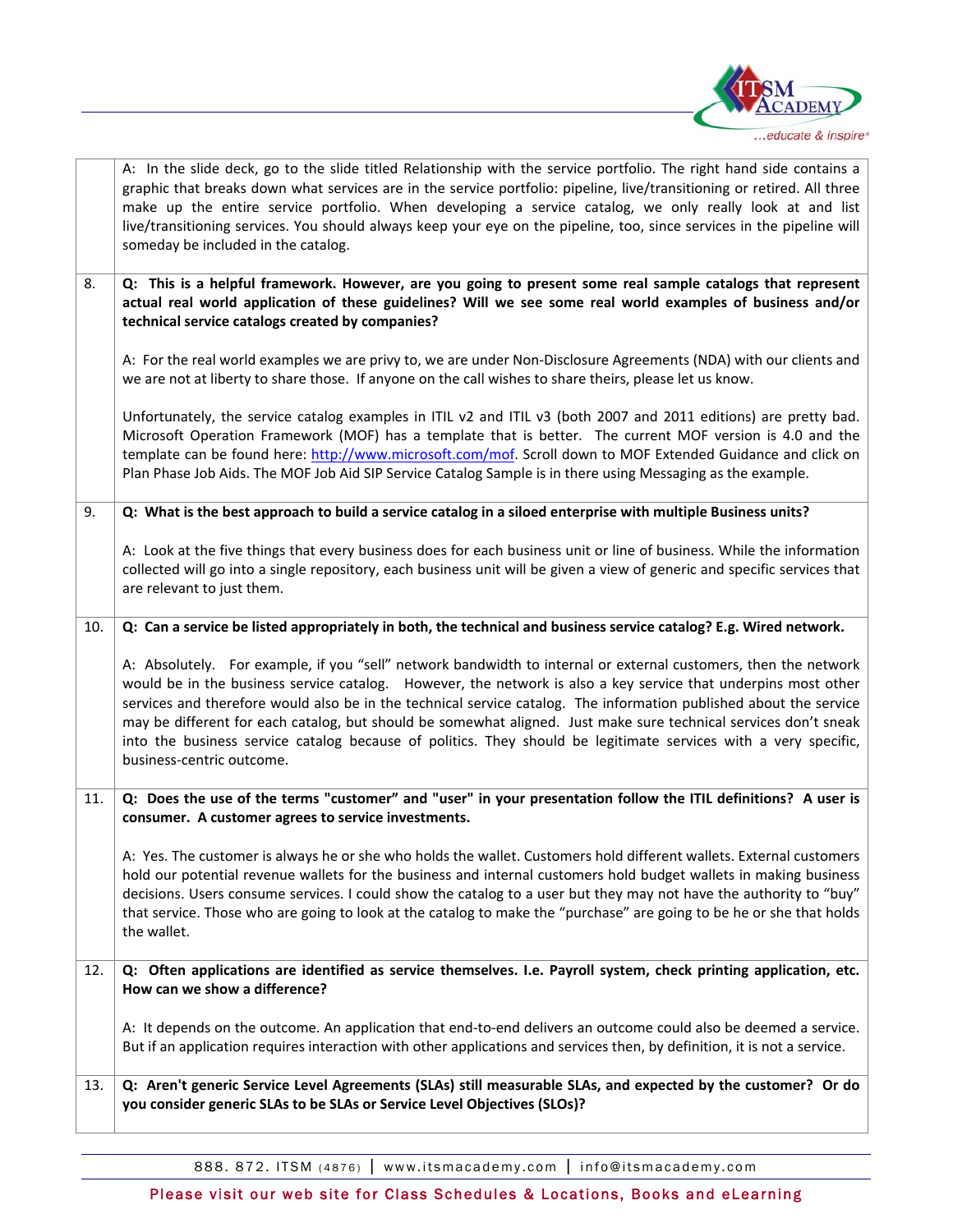

|     | A: We are really looking at semantics here. Whether you have formal SLAs or are formulating Service Level<br>Objectives, any generic service levels should be measurable. Using the service catalog as your first set of published<br>generic service levels provides an opportunity to pilot service levels, measure for a period of time and identify<br>exceptions.                                                                                                                                                                                                                                                                                                                                           |
|-----|------------------------------------------------------------------------------------------------------------------------------------------------------------------------------------------------------------------------------------------------------------------------------------------------------------------------------------------------------------------------------------------------------------------------------------------------------------------------------------------------------------------------------------------------------------------------------------------------------------------------------------------------------------------------------------------------------------------|
| 14. | Q: What code do we use in Project Management Professionals (PMP) for ITSM training?                                                                                                                                                                                                                                                                                                                                                                                                                                                                                                                                                                                                                              |
|     | A: ITSM Academy's Registered Education Provider (R.E.P) Number for the Project Management Institute (PMI) is<br>2442.                                                                                                                                                                                                                                                                                                                                                                                                                                                                                                                                                                                            |
| 15. | Q: Do you have any suggestions about how to manage the Service Landscape (taxonomy)? Taxonomy in this case<br>applies to how to organize the parts; services are organized into some kind of structure. That might be a list, or a<br>hierarchy. Parts being, the individual service entries in the catalog, either business catalog or technical catalog.                                                                                                                                                                                                                                                                                                                                                       |
|     | A: Organizing services can be done in a lot of different ways, for example by business unit. Services generally fall<br>into two categories - generic (or corporate) services and specific (or line of business services). Generic services are<br>usually available to everyone - email, telecom, desktop provisioning, etc. Specific services are unique to a business<br>unit, line of business, department, individual etc. So first, capture all possible service candidates and divide them<br>into generic or specific buckets. You can then add other hierarchies such as location, unit, business process, etc.<br>Depending on the tool, you can customize views that only make "my" services visible. |
| 16. | Q: Service catalogs typically have to categorize services to fit in menus. How would you categorize business<br>oriented solutions that support business functions like Payroll, Loan management?                                                                                                                                                                                                                                                                                                                                                                                                                                                                                                                |
|     | Much of this will be tool dependent. There are good tools, most of which serve as a front end to the<br>А:<br>Configuration Management System (CMS). These tools usually allow for the management of rights, views and<br>menus.                                                                                                                                                                                                                                                                                                                                                                                                                                                                                 |
| 17. | Q: In technical service catalog, could you please tell the difference, with an example, between a service offering<br>owner, customer and stakeholder?                                                                                                                                                                                                                                                                                                                                                                                                                                                                                                                                                           |
|     | A: A Customer is he/she who owns the budget or funds the service. It can be a single stakeholder or multiple<br>stakeholders depending on who is using the service.                                                                                                                                                                                                                                                                                                                                                                                                                                                                                                                                              |
|     | A Service Offering Owner is a Service Owner in ITIL and is someone on the IT side that is accountable for the<br>performance of the end-to-end service based on successful achievement of the outcomes desired. Ideally, there<br>would also be a service owner on the business side for the purpose of negotiating service levels.                                                                                                                                                                                                                                                                                                                                                                              |
|     | A Stakeholder is anyone that has a stake in the outcome of that service. It typically roles up to a manager who has<br>input on functionality and requirements of that service.                                                                                                                                                                                                                                                                                                                                                                                                                                                                                                                                  |
| 18. | Q: Is it appropriate to list Unix or Windows as a service in the technical catalog?                                                                                                                                                                                                                                                                                                                                                                                                                                                                                                                                                                                                                              |
|     | A: If it is providing a direct outcome, yes. However, typically listing an operating system is too granular. Maybe it<br>can be listed if tied to the server level. If you can pull it even higher up than that, the better.                                                                                                                                                                                                                                                                                                                                                                                                                                                                                     |
| 19. | Q: If a customer's view is limited to those services that they can order, how does service catalog support the<br>objective of providing a reminder of what the provider does and doesn't do? In agreeing to service investment,<br>would a customer need a broad view of all services?                                                                                                                                                                                                                                                                                                                                                                                                                          |
|     | A: No, that is where service portfolio comes in. If I am a Service Catalog Manager and I want to see the whole<br>service portfolio and, if needed, show the bigger view, I can with the tool's view capabilities. A service catalog is just<br>a carved up view of the service portfolio. The report template can also be annotated with a section that details                                                                                                                                                                                                                                                                                                                                                 |